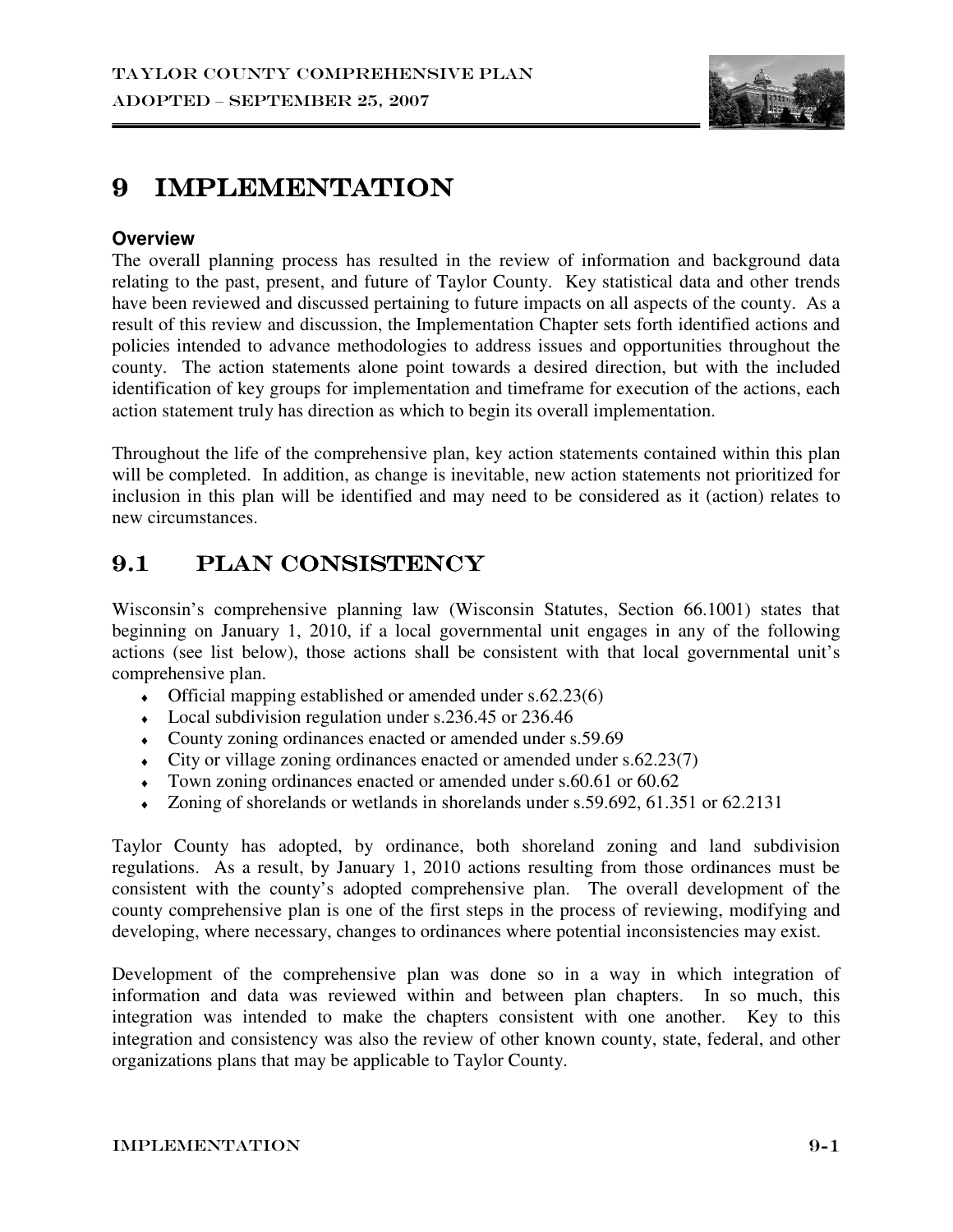

### 9.2 MECHANISM TO MEASURE PLAN PROGRESS

Implementation progress made in relation to Taylor County's Comprehensive Plan will be measured based on progress towards achieving its goals and objectives and implementing the identified actions. The overall measurement will be focused on accomplishing the specified actions within the documented timeframes. The listed actions identify what is to be completed, who the key groups are for implementing the action statement, and when action is to be completed. It is possible that some actions may not have a specific end target date, but rather a continuous or ongoing work element. It is recommended that the Zoning Department and/or other appropriate committee review the plan's objectives and actions annually, in an effort to realize its accomplishments and identify where modifications may be needed.

### 9.3 FUTURE UPDATES

From time-to-time Taylor County may need to make revisions and amendments to individual or multiple chapters of the comprehensive plan. When making necessary revisions or amendments, it is recommended the process follow the adopted Public Participation Plan and 66.1001(4).

At a minimum, the comprehensive plan shall be updated no less than once every 10 years. As opposed to an amendment, an update is often a substantial re-write of the plan document and maps. An update shall also follow the Public Participation Plan and requirements set forth within 66.1001(4).

## 9.4 PLAN ACTIONS

While the overall comprehensive plan provides detailed information regarding Taylor County, the Land Use Advisory Committee and public participants established a set of goals and objectives for which key strategies or recommendations (actions) have been made. Implementation of these actions is important to advancing particular recommendations participants of the planning process saw as important to the county.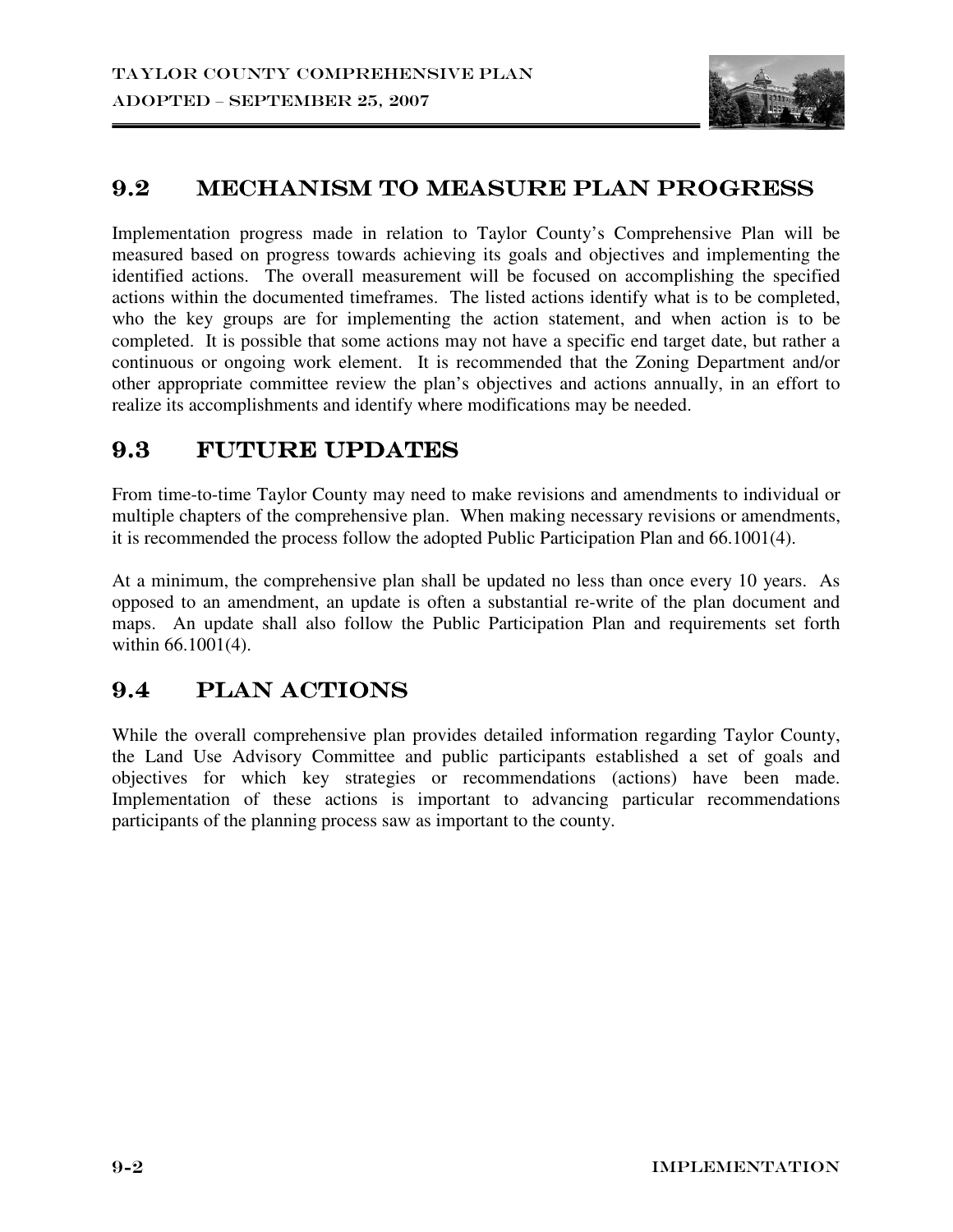

# **HOUSING**

### **Goal:**

 Promote a range of safe and affordable housing units to meet the diverse needs of existing and future County residents, while maintaining a predominately rural/agricultural atmosphere.

- 1. Support the development of rural subdivisions that fit within the character of Taylor County.
- 2. Promote single-family housing on land other than prime farmland and conservation lands.
- 3. Promote multi-family housing where community utilities are readily available.

| <b>Actions:</b>                                | <b>Key Groups for</b><br><b>Implementation</b> | <b>Timeframe</b> |
|------------------------------------------------|------------------------------------------------|------------------|
|                                                |                                                |                  |
| A. Recommend a minimum of 2 acres in non-      | Zoning, County,                                | Within two years |
| developed areas.                               | Towns                                          | of plan approval |
| B. Develop a pamphlet showing current areas    | Zoning, UWEX,                                  | Within two years |
| of development and describe subdivision        | County, Towns,                                 | of plan approval |
| regulations.                                   | Realtors                                       |                  |
| C. Look at different areas for development,    | Zoning, Land                                   | Ongoing          |
| i.e.: forested, agriculture fringe areas, etc. | Conservation,                                  |                  |
|                                                | County, Town,                                  |                  |
|                                                | Realtors, Ag agent                             |                  |
| D. Identify which areas that already have      | Zoning, UWEX,                                  | After plan       |
| community facilities. (Westboro &              | County, Town,                                  | completion       |
| Chelsea)                                       | Realtors,                                      |                  |
|                                                | appropriate                                    |                  |
|                                                | municipalities                                 |                  |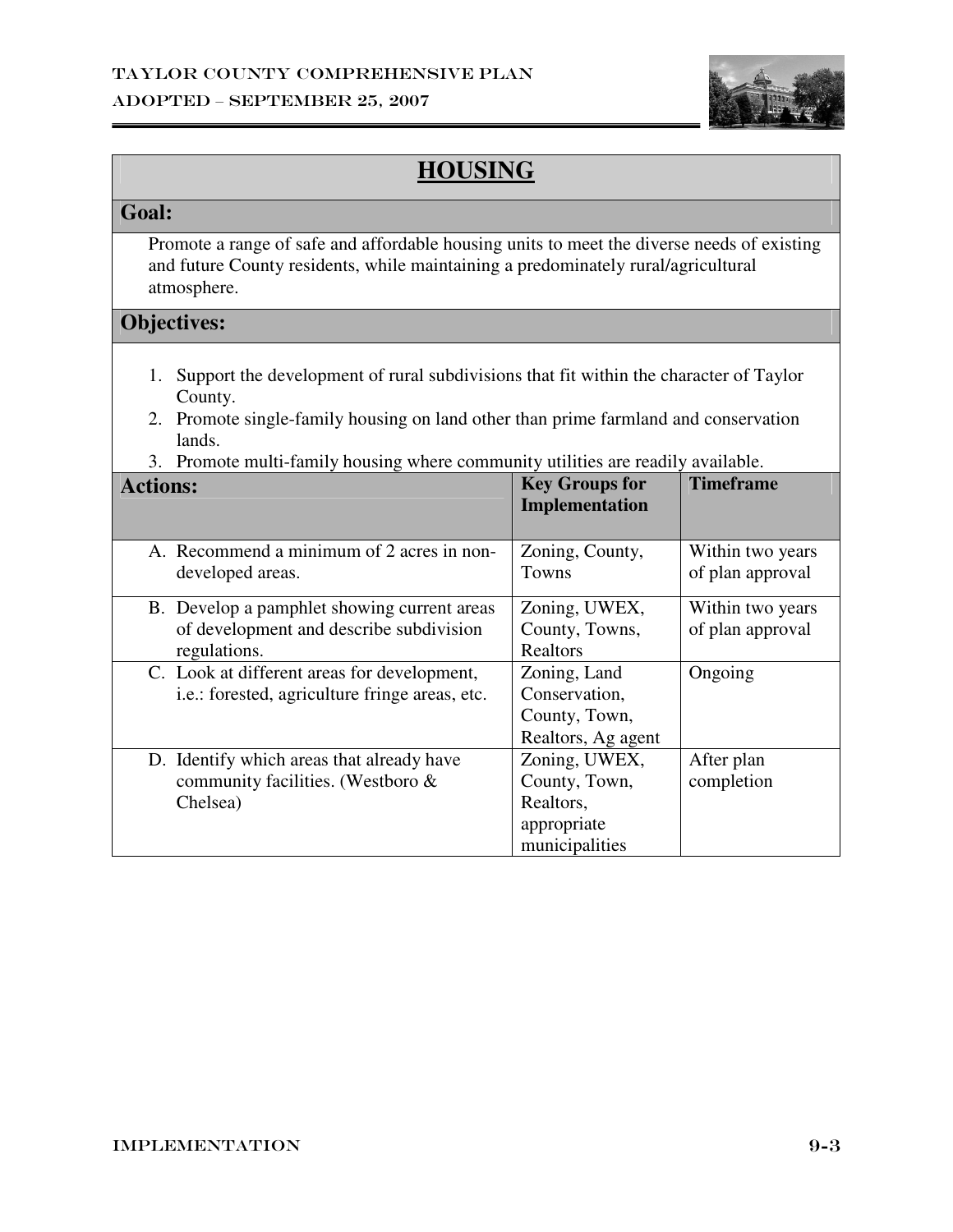

## **TRANSPORTATION**

#### **Goal:**

 Promote a safe and adequate transportation system for multiple users that advances and supports the economy of the County.

- 1. Encourage the development of more main corridor highways.
- 2. Promote and encourage more public transportation in Taylor County.

| <b>Actions:</b>                                                                                                                                                                                                                                                                                                                                          | <b>Key Groups for</b><br>Implementation                                                              | <b>Timeframe</b>                        |
|----------------------------------------------------------------------------------------------------------------------------------------------------------------------------------------------------------------------------------------------------------------------------------------------------------------------------------------------------------|------------------------------------------------------------------------------------------------------|-----------------------------------------|
| A. Work with Wisconsin Department of Transportation<br>(WisDOT) and the Northwest Regional Planning<br>Commission (NWRPC) to ensure that Taylor County<br>transportation system is coordinated with<br>surrounding regional systems and that the County's<br>interests are well served when major transportation<br>facilities or programs are proposed. | <b>County Hwy</b><br>Commission,<br>NWRPC, WisDOT,<br>County, Towns,<br>City                         | Ongoing as<br>needed                    |
| B. Plan for the extension of County highways and other<br>major arterial streets as necessary to complete<br>connections, provide for appropriate routes for trucks<br>and emergency vehicles, and serve planned<br>development areas.                                                                                                                   | Hwy, Zoning,<br>WisDOT, County,<br>Towns, City,<br>emergency govt.                                   | Ongoing as<br>needed                    |
| C. Working with towns and cities, plan for a network of<br>interconnected new roads in planned development<br>areas to control highway access, preserve rural<br>character, and improve access to these areas.                                                                                                                                           | Hwy, Zoning,<br>WisDOT, County,<br>Towns, City,<br>municipalities                                    | Plan as much<br>prior to<br>development |
| D. Continue to aggressively search for State $&$ Federal<br>funds to complete transportation projects.                                                                                                                                                                                                                                                   | Hwy, WisDOT,<br>County, Towns,                                                                       | Ongoing                                 |
| Investigate, evaluate, select and support viable<br>Е.<br>options for those without access to an automobile,<br>including the elderly, disabled, and children.                                                                                                                                                                                           | Commission on<br>Aging, Human<br>Services, Hwy,<br>Zoning, County,<br><b>Black River</b><br>Industry | Ongoing                                 |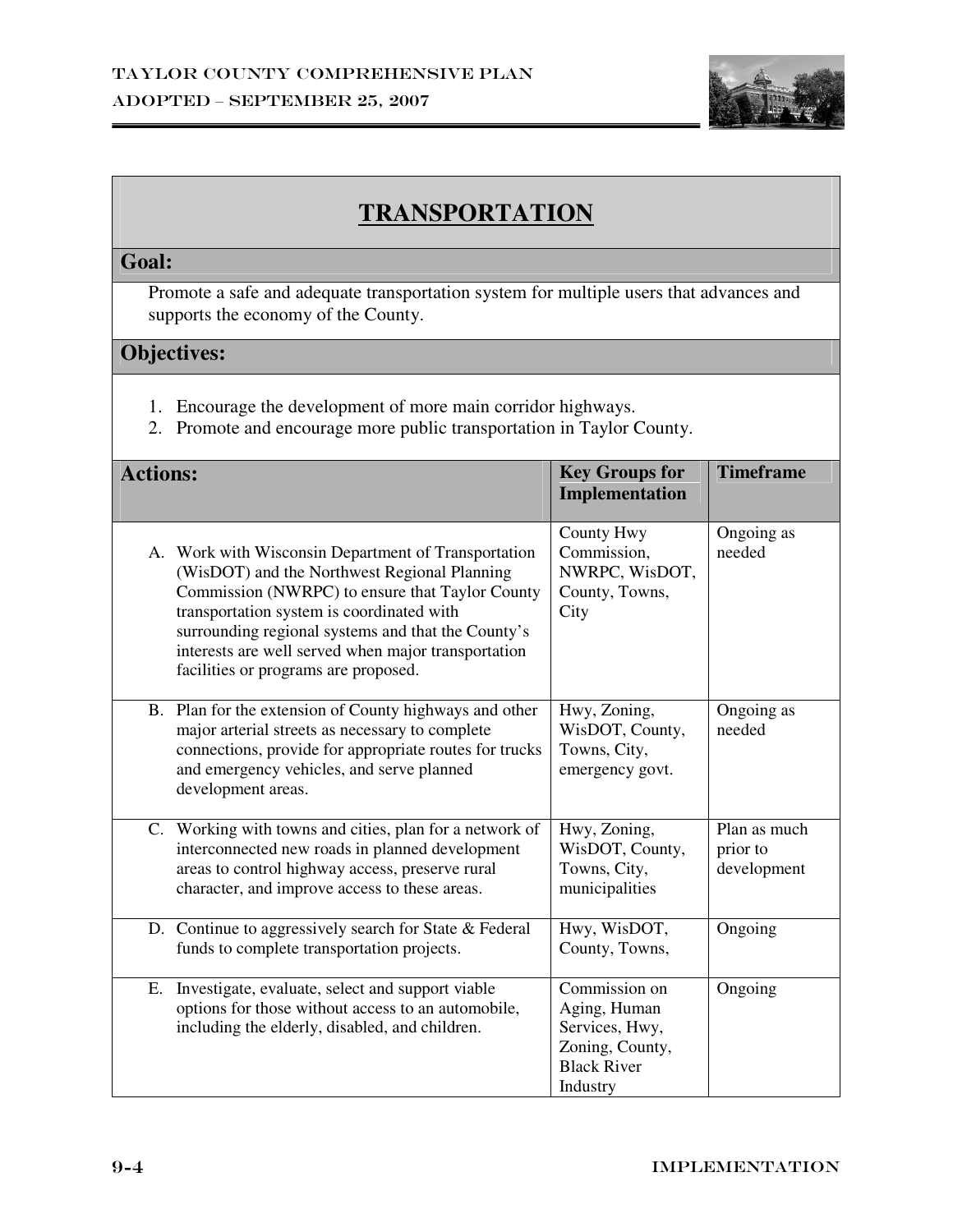

# **UTILITIES & COMMUNITY FACILITIES**

#### **Goal:**

 Promote the development of area utilities and community facilities that serve residents of Taylor County.

- 1. Promote future development towards communities with existing municipal sewer and water systems.
- 2. Promote development of alternate fuels for operation of local utilities.
- 3. Work with utility companies to plan for future development or expansion.
- 4. Plan future utility lines on edge of road right-of-ways.
- 5. Ensure all households in Taylor County have access to recycling services.

| <b>Actions:</b>                                                                                                                                                                                                                                                                | <b>Key Groups for</b><br><b>Implementation</b>                               | <b>Timeframe</b>                      |
|--------------------------------------------------------------------------------------------------------------------------------------------------------------------------------------------------------------------------------------------------------------------------------|------------------------------------------------------------------------------|---------------------------------------|
| A. Encourage municipalities with sewer and<br>water to maintain up-to-date sewer/water<br>maps and Taylor County Zoning Department<br>to have available copies of sewer/water maps.<br>This should also include other utilities, i.e.<br>fiber optics, electric and telephone. | Zoning, Towns,<br>Villages, County,<br>affected<br>municipalities            | Ongoing                               |
| B. Continue to support and participate in County<br>and local programs for hazardous waste, tire<br>collections, recycling and other programs.                                                                                                                                 | Zoning, UWEX,<br>Towns, Villages,<br>County, Solid<br>Waste, LCD             | Ongoing                               |
| C. Encourage appropriate placement and<br>locations of towers for cell phones.                                                                                                                                                                                                 | Zoning, Towns,<br>County                                                     | Work with<br>providers as<br>required |
| D. Encourage affordability and development of<br>high speed internet.                                                                                                                                                                                                          | UWEX,<br>development<br>foundation,<br>Utilities, County,<br>phone companies | Within next 5<br>years                |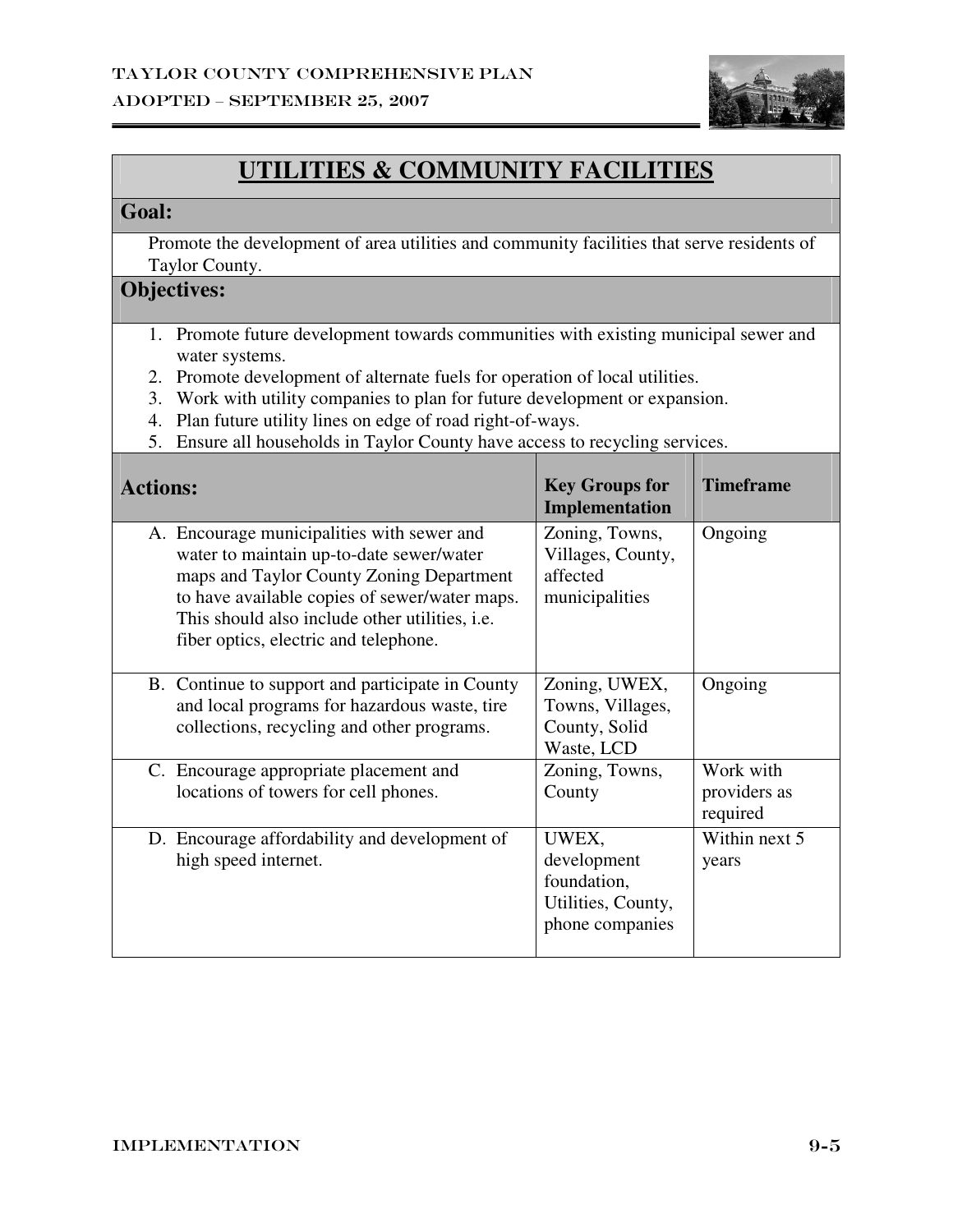

| E. Acquire usage for tower locations with<br>businesses.                                                                                        | Zoning, UWEX,<br>Wis. Dept of<br>Commerce         | Ongoing  |
|-------------------------------------------------------------------------------------------------------------------------------------------------|---------------------------------------------------|----------|
| F. Search for funding to help support<br>development of alternative energy production<br>and its use, i.e. wind farms, ethanol, bio-<br>diesel. | UWEX, LCD,<br>State, Electric<br>Coops            | Ongoing  |
| G. Encourage annual reports to County and<br>affected municipalities of utilities expansion<br>and regulation changes.                          | Zoning, UWEX,<br>Utility, all<br>effected parties | Annually |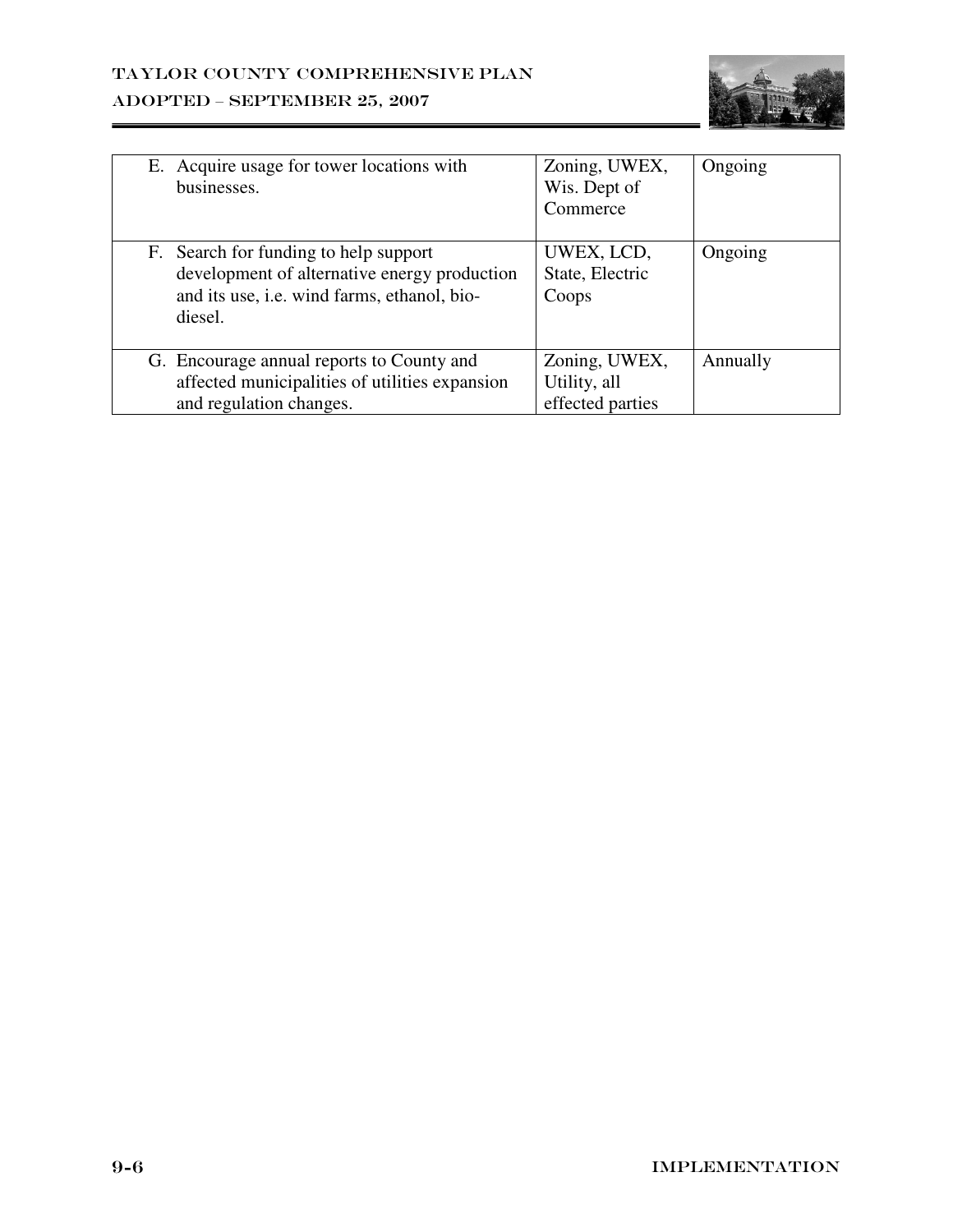

## **NATURAL, AGRICULTURAL & CULTURAL RESOURCES**

#### **Goal 1:**

 Protect, preserve, and efficiently utilize natural resources in Taylor County, while still providing employment and recreational opportunities.

#### **Goal 2:**

Protect and promote the preservation of productive agricultural lands in Taylor County.

#### **Goal 3:**

Identify, promote and preserve the ethnic, rural and historic character of Taylor County.

- 1. Protect lakes, rivers and shorelands from pollution, degradation and over-development.
- 2. Promote the wise use of Taylor County's mineral resources.
- 3. Encourage proper timber management on Federal, State and Managed Forest Lands.
- 4. Take steps to protect our groundwater resources.
- 5. Promote continued use of prime farmland for agricultural purposes.
- 6. Encourage use of small, specialized agricultural activities.
- 7. Protect farm operators from incompatible farm uses and activities that adversely affect agricultural lands.
- 8. Seek educational opportunities for people to learn more about our local culture.
- 9. Continue to support and encourage community functions within Taylor County.

| <b>Actions:</b>                                                                                                                                                                                         | <b>Key Groups for</b><br>Implementation                                           | <b>Timeframe</b> |
|---------------------------------------------------------------------------------------------------------------------------------------------------------------------------------------------------------|-----------------------------------------------------------------------------------|------------------|
| A. Study and prepare groundwater and<br>surface water protection strategies and to<br>preserve water quality.                                                                                           | Zoning, UWEX,<br>Sports & Enviro<br>Groups, DNR,<br><b>LCD</b>                    | Ongoing          |
| B. Promote development and agricultural<br>practices which protect surface and<br>groundwater quality, including proper<br>erosion control, manure management, and<br>stormwater management strategies. | UWEX, Zoning,<br>Ag,<br>Manufacturing,<br>LCD, DNR                                | Ongoing          |
| C. Conserve productive forest land and<br>farmland as key parts of the County's<br>economy, rural character and lifestyle,<br>recreational resource base, and wildlife<br>habitat.                      | Zoning, State,<br>Local owners,<br>County, Towns,<br>Forestry, DNR,<br><b>LCD</b> | Ongoing          |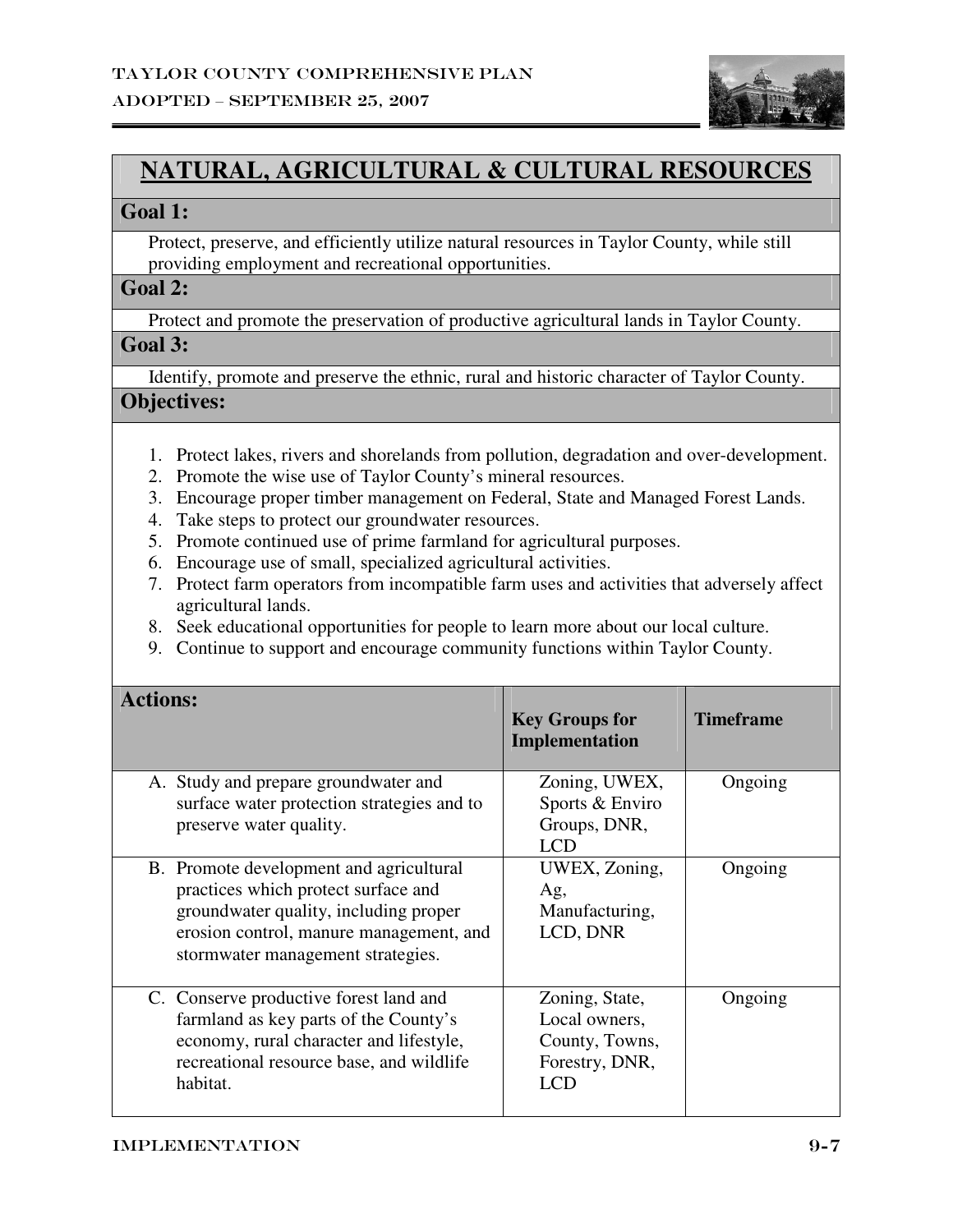

|    | D. Implement recommendations of the<br>Taylor County 15 Year Forestry<br>Management Plan and 5 Year Land<br>Conservation Department plans and<br>programs.                                                                                     | Forestry, County,<br><b>LCD</b>                                                         | Ongoing   |
|----|------------------------------------------------------------------------------------------------------------------------------------------------------------------------------------------------------------------------------------------------|-----------------------------------------------------------------------------------------|-----------|
|    | E. Promote the continuation of the "family"<br>farm" by supporting the introduction and<br>operation of agricultural support-based<br>businesses, and by allowing opportunities<br>for small non-farm businesses to<br>supplement farm income. | UWEX, Zoning,<br>County (like)<br>Marathon Co),<br>local farm supply<br>businesses      | Ongoing   |
|    | F. Support efforts to regulate large-scale<br>livestock operations and to mitigate their<br>impacts so they do not degrade<br>community and environmental<br>sustainability.                                                                   | Zoning, County,<br>Towns, State,<br>DATCP, LCD                                          | Ongoing   |
|    | G. Work with County/State/Federal and<br>private forest owners in providing<br>education and information to the public on<br>management plans for local resources.                                                                             | County Forester,<br>DNR, private<br>conservation,<br>LCD, WOWA<br>conservation<br>clubs | Ongoing   |
|    | H. Develop policies and procedures for the<br>review of non-metallic and metallic<br>mineral extraction operation requests.                                                                                                                    | Zoning, Mining<br>Com, LCD, DNR                                                         | Ongoing   |
| Ι. | Work with the Taylor County Historical<br>Society regarding local history and<br>cultural heritage.                                                                                                                                            | UWEX,<br><b>Historical Society</b>                                                      | As needed |
| J. | Work with local Chambers, County<br>Tourism and private sector to promote<br>ethnic events.                                                                                                                                                    | <b>UWEX, Tourism</b><br>Committee, local<br>munic, local<br>groups                      | Ongoing   |
|    | K. Explore potential innovative tools for<br>protecting environmentally sensitive<br>areas, such as purchase or transfer of<br>development rights, land trusts, and<br>conservation easements in planned<br>developments.                      | Zoning, UWEX,<br>County Board,<br>Local gov, Towns<br>association, LCD                  | Ongoing   |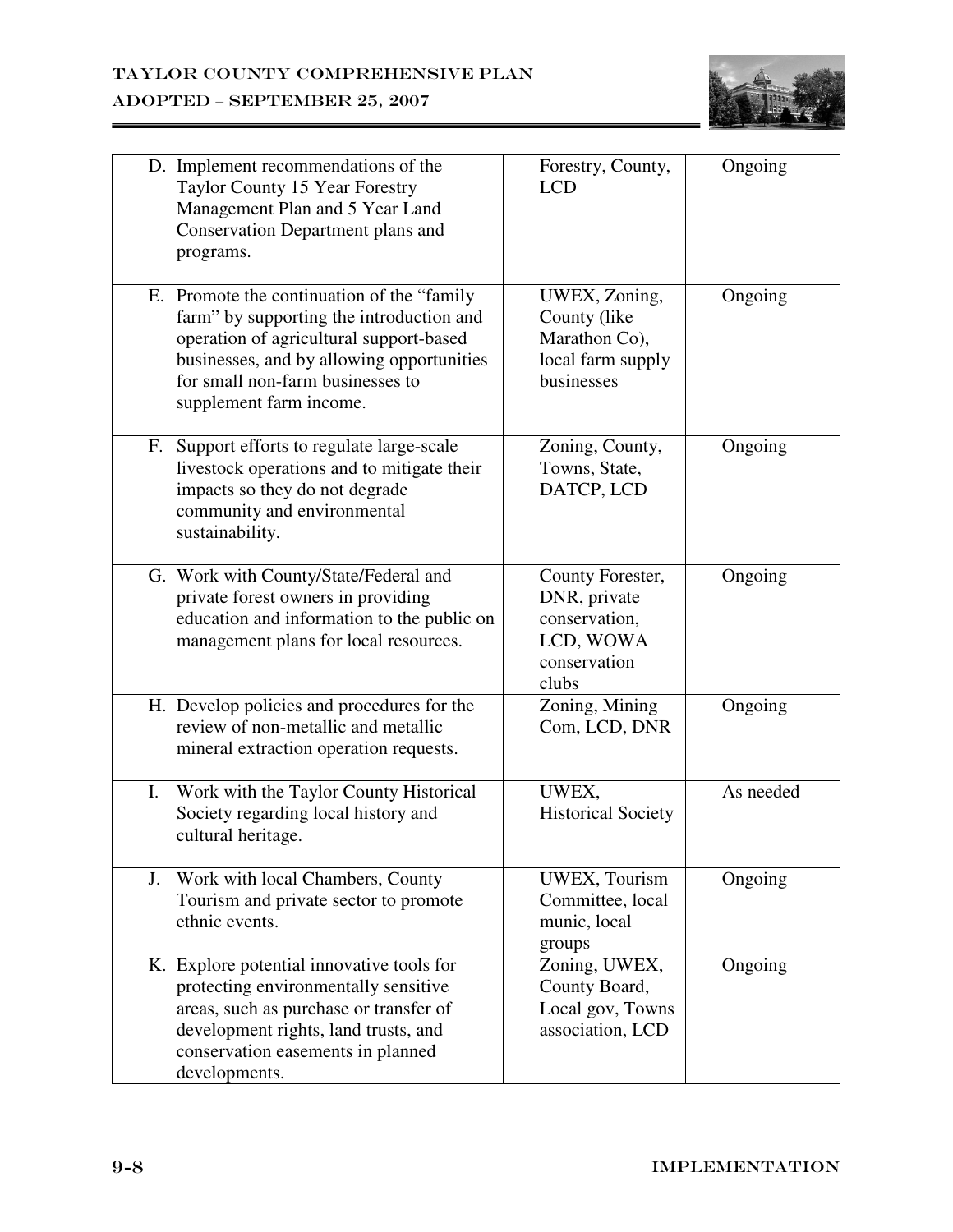

# **ECONOMIC DEVELOPMENT**

#### **Goal:**

 Promote, attract and maintain the expansion and development of the economic base in Taylor County.

- 1. Encourage more, high paying skilled jobs in Taylor County.
- 2. Promote and encourage manufacturing related business and industry where infrastructure is readily available.
- 3. Promote the education and skilled training of the work force.

| <b>Actions:</b>                                | <b>Key Groups for</b><br>Implementation | <b>Timeframe</b> |
|------------------------------------------------|-----------------------------------------|------------------|
|                                                |                                         |                  |
| A. Adequate and dispersed supply of land for   | Developers,                             | Ongoing          |
| development.                                   | Land owners,                            |                  |
|                                                | County, City,                           |                  |
|                                                | Village                                 |                  |
| B. Inventory available commercial and          | UWEX, Dev                               | Within two       |
| industrial areas suitable for related land use | Foundations,                            | years of         |
| activities.                                    | County, City,                           | implementation   |
|                                                | Zoning                                  | of plan          |
| C. Balance the need for economic development   | Zoning,                                 | Ongoing          |
| with the desire for quality of life issues     | County, Town,                           |                  |
| including odor, noise, pollution, and property | Village,                                |                  |
| rights.                                        | County, local                           |                  |
|                                                | gov, Chamber                            |                  |
| D. Work with local educational institutions to | UWEX, Local                             | Ongoing          |
| help provide for education and training to     | industry, local                         |                  |
| prepare local workers for current and future   | schools, NTC                            |                  |
| job opportunities.                             |                                         |                  |
| E. Support and investigate Federal, State,     | UWEX, local                             | Ongoing          |
| regional and local economic development        | govt, State, area                       |                  |
| programs to provide revolving loan funds,      | development                             |                  |
| small-business loans, and tax credits to local | foundation                              |                  |
| businesses.                                    |                                         |                  |
| F. Promote retention and expansion of existing | Local industry,                         | Ongoing          |
| business and labor force.                      | govt, Dev                               |                  |
|                                                | Foundations.                            |                  |
|                                                | Chamber,                                |                  |
|                                                | <b>UWEX</b>                             |                  |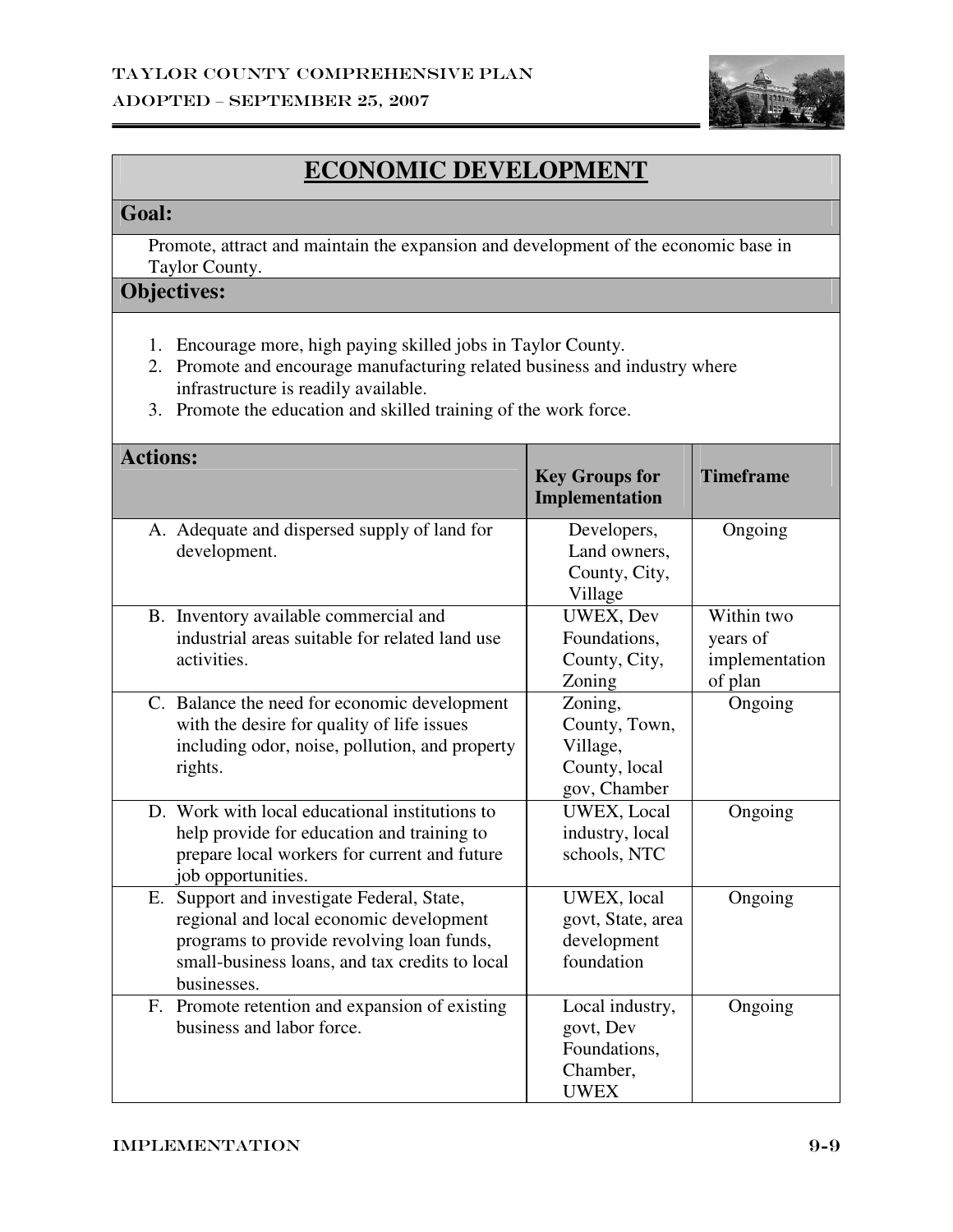

## **INTERGOVERNMENTAL COOPERATION**

#### **Goal:**

 Encourage and promote new and existing avenues of intergovernmental cooperation both within and outside Taylor County.

- 1. Inform public of current policies and practices.
- 2. Try to influence State and Federal agencies to stop unfunded mandates.
- 3. Promote the opening of new avenues of communication with governmental agencies.
- 4. Discourage duplication of services by municipalities in Taylor County.

| <b>Actions:</b>                                                                                                                                                                                                                                        | <b>Key Groups for</b><br>Implementation                                        | <b>Timeframe</b> |
|--------------------------------------------------------------------------------------------------------------------------------------------------------------------------------------------------------------------------------------------------------|--------------------------------------------------------------------------------|------------------|
| A. Encourage local governments to consider<br>joint service agreements where<br>consolidating, coordinating, or sharing<br>services will result in better services or cost                                                                             | All levels of<br>local govt, Hwy<br>Dept, Tourism<br>Committee,<br><b>UWEX</b> | Ongoing          |
| savings.<br>B. Work with other government agencies to<br>implement the objectives, policies, and<br>recommendations included in other chapters<br>of the Plan that are dependent upon<br>intergovernmental cooperation for success.                    | Zoning, County<br>& local govts,<br><b>UWEX, Tourism</b><br>Committee          | Ongoing          |
| C. Work to resolve current and potential<br>conflicts between County and local plans<br>through discussions, cooperative initiatives,<br>and amendments to this Comprehensive<br>Plan where appropriate.                                               | Zoning, UWEX,<br>Local govts,<br>Tourism<br>Committee                          | Ongoing          |
| D. Continue to work with the UW-Extension<br>on educational forums and ongoing<br>communication designed to inform local<br>officials and residents of opportunities<br>related to land use, growth management and<br>intergovernmental relationships. | UWEX, Zoning<br>$&$ public,<br>County, LCD                                     | Ongoing          |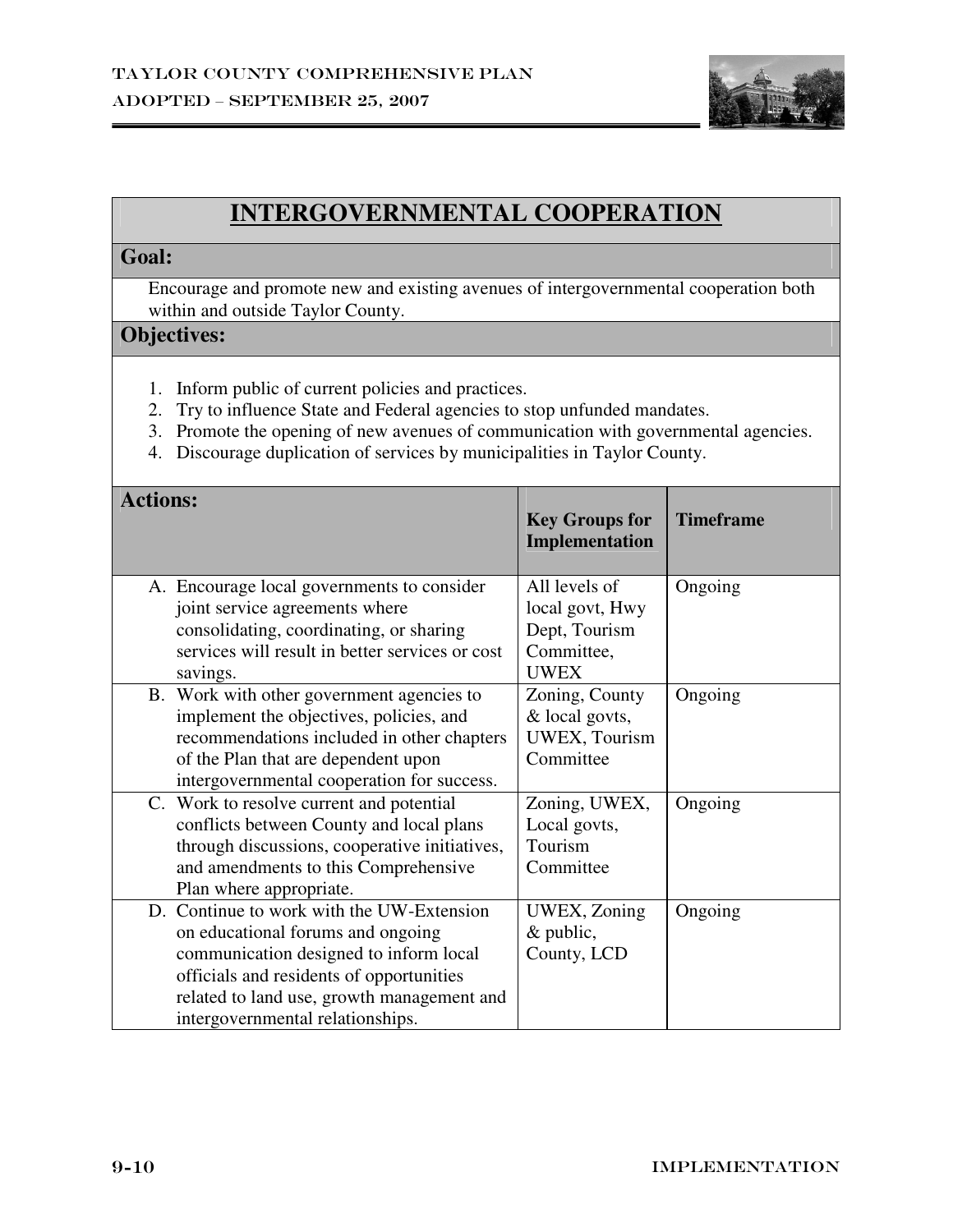

# **LAND USE**

#### **Goal:**

Work cooperatively with towns, villages and city governments to promote an economically efficient, environmentally sustainable and compatible development pattern that also respects private property rights.

## **Objectives:**

Continue to educate public on what Comprehensive Planning is and is not.

Strive to uphold the principle of not taking private property without due process of law.

Review existing County and Town regulations related to land use to ensure they are consistent with adopted County and Town plans.

Promote the communication between private and government agencies.

| <b>Actions:</b>                                                                                                                                                                                                                                        | <b>Key Groups for</b><br>Implementation                                         | <b>Timeframe</b> |
|--------------------------------------------------------------------------------------------------------------------------------------------------------------------------------------------------------------------------------------------------------|---------------------------------------------------------------------------------|------------------|
| A. Periodically review the need for County<br>ordinances and other land use tools.                                                                                                                                                                     | Zoning, UWEX,<br>Local Govt, LCD                                                | As needed        |
| B. Periodically review the need for and update<br>current Shoreland Zoning ordinance, Subdivision<br>Control ordinance, etc.                                                                                                                           | Zoning, County<br>Board, Towns,<br><b>Local Developers</b>                      | Ongoing          |
| C. Update existing county ordinances to<br>accommodate changing conditions.                                                                                                                                                                            | All County<br>Agencies in Coop<br>in Towns, Zoning,<br><b>Local Developers</b>  | As needed        |
| D. Plan for a sufficient supply of developable land for<br>a range of different uses, in areas, types, and<br>densities consistent with local town wishes and<br>service requirements.                                                                 | Zoning, Local<br>Govt, Local Dev<br>Agencies,                                   | Updated annually |
| Work with towns and cities to resolve remaining<br>Ε.<br>incompatibilities between local land use plans.                                                                                                                                               | County, Cities,<br>Villages, Towns,<br>Local Gov, Local<br>Dev Assoc,<br>Zoning | Ongoing          |
| Continue to have the Taylor County Zoning<br>F.<br>Committee monitor the County's performance<br>against the Taylor County Comprehensive Plan<br>and work with other entities to resolve conflict.                                                     | Zoning, Local<br>Govt                                                           | Ongoing          |
| Continue to work with the UW-Extension on<br>G.<br>educational forums and ongoing communication<br>designed to inform local officials and residents of<br>opportunities related to land use, growth<br>management and intergovernmental relationships. | Zoning, all level of<br>govts, UWEX,<br><b>LCD</b>                              | Ongoing          |